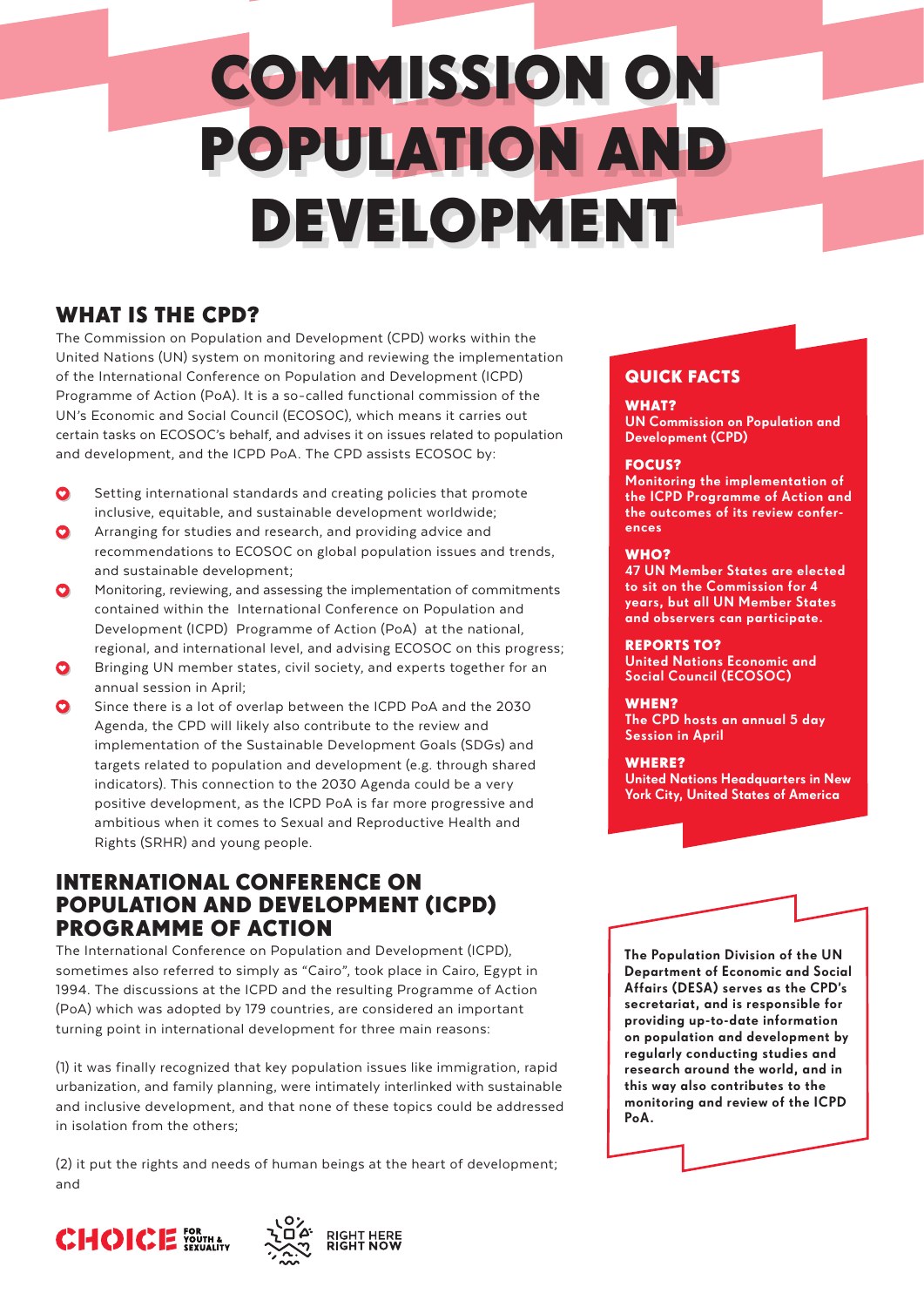(3) it recognized the importance of sexual and reproductive health, and stressed that **REPRODUCTIVE RIGHTS ARE FUNDAMENTAL HUMAN RIGHTS.**

The ICPD PoA contains objectives and recommended actions on the following topics related to population and development:



- economic growth, and sustainable development
- Gender equality, equity and empowerment of women
- $\bullet$ The family, its roles, rights, composition and structure
- $\boldsymbol{\Omega}$ Population growth and structure
- $\bullet$ Reproductive rights and reproductive health
- $\bullet$ Health, morbidity and mortality
- $\bullet$ Population distribution, urbanization, and internal migration
- $\bullet$ International migration
- $\bullet$ Population, development, and education
- $\bullet$ Technology, research, and development
- $\bullet$ National action
- $\boldsymbol{\Omega}$ International cooperation
- $\bullet$ Partnership with NGOs
- $\bullet$ Follow-up to the ICPD

With the ICPD PoA, governments agreed to implement an ambitious 20 year agenda, which was renewed in 2014, to deliver inclusive, equitable, and sustainable global development, that focuses on needs and realities of human beings and not just numbers and statistics. The ICPD PoA requires that all states that have ratified the program must develop national policies and plans of action describing how they will implement these commitments nationally. This makes the CPD an important space for UN member states and civil society to hold states accountable for implementing their agreements, and to evaluate national, regional, and global progress so far, by discussing challenges and opportunities, and sharing best practices and lessons learned.

#### ICPD +20

To mark the twenty year anniversary of the adoption of the PoA, UNFPA, UN member states and other relevant organizations took part in an operational review of the implementation of the PoA so far. This review consisted of

a global survey, regional conferences, thematic meetings, and briefings and consultations, and resulted in a Global Report containing a wealth of information (see the additional resources section). The operational review showed that significant progress has been made towards achieving the PoA, for example, between 1990 and 2010 the number of people living in extreme poverty worldwide dropped from 47% to 22%. At the same time the review found that progress in some areas has been unequal (e.g. while more people have access to family planning, certain groups, such as young people, persons living with disabilities, sex workers, and LGBTI persons still experience difficulty in accessing sexual and reproductive health services), and that new challenges in population and development have emerged over the years such as the impact of climate change, the global financial crisis, increased numbers of refugees and displaced persons etc. which require new ways of working. In addition, the outcomes of the regional review conferences in Europe, Africa, Latin America and the Caribbean, Western Asia and Asia and the Pacific, which were generally progressive when it came to SRHR, aim to guide the regions on how to follow-up the PoA for the coming years.

#### THE UNITED NATIONS POPULATION FUND (UNFPA)

The ICPD PoA is the steering document for the United Nations Population Fund (UNFPA), which is a UN agency that supports countries to implement the PoA, by providing programs, funding, and technical support. In this sense, while the UNFPA and CPD both work towards achieving the ICPD PoA, the UNFPA works on a more local and national level, and does actual implementation, whereas the CPD has a more advisory role and serves as an international forum to discuss key issues. The UNFPA also supports civil society's participation at the CPD by hosting expert meetings, and special briefings during the annual session.

### WHY IS THE CPD IMPORTANT?

Firstly, the annual session is a valuable opportunity to review national, regional, and global progress towards implementing the ICPD PoA. It is also an important space where member states come together to re-confirm their commitment to achieving these goals, and set (new) global standards, norms, and policies that promote sustainable,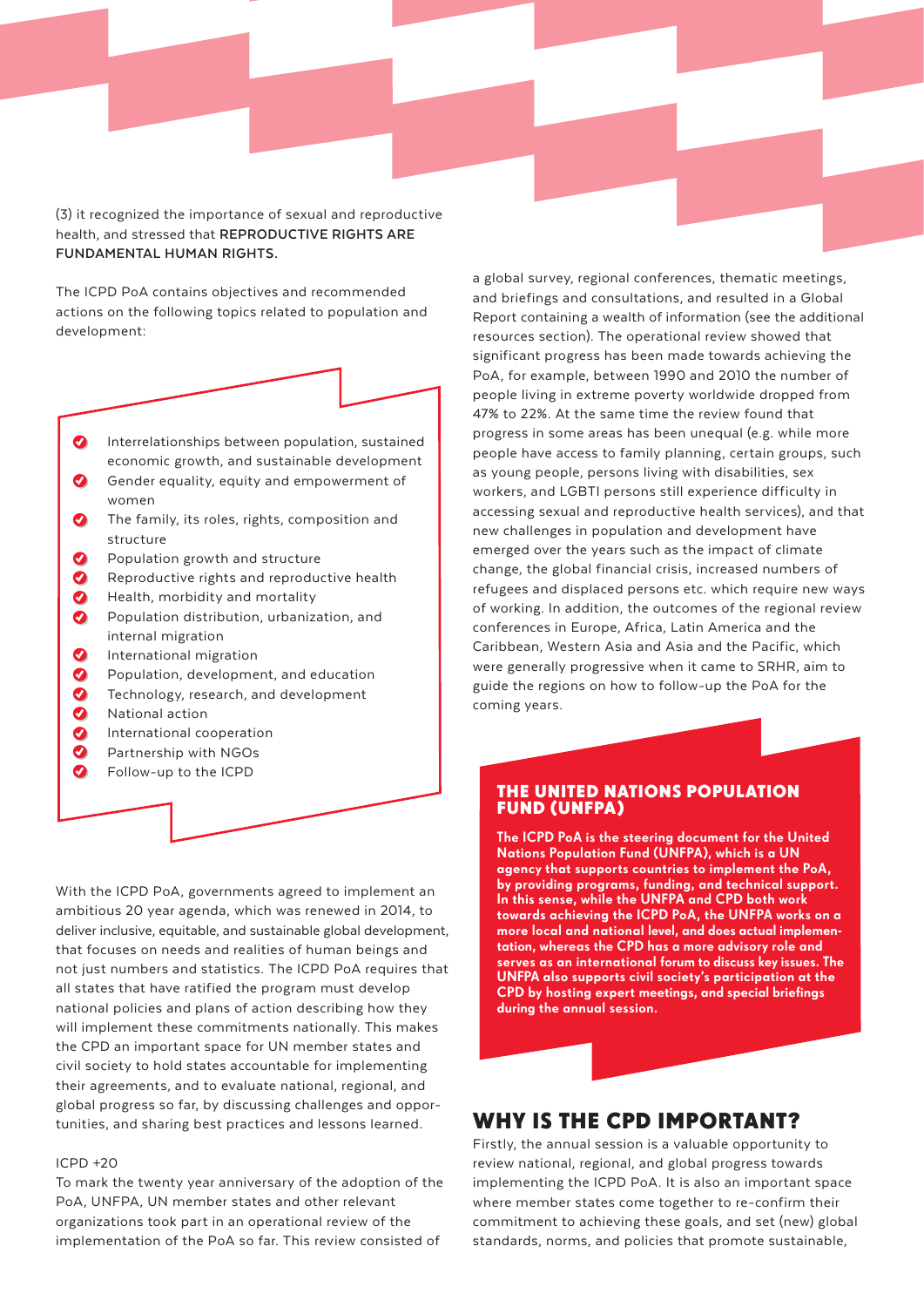equitable and inclusive development worldwide. The CPD's outcome documents, which consist of 'decisions' and 'resolutions' that delegates agree upon at the annual session, guide the priorities of the international community on these issues. It is therefore important that advocates continue to try and influence the language used in the outcome documents to ensure that they reflect a more inclusive and progressive agenda that reflects the needs and realities of all people.

Secondly, the CPD's outcome documents are important advocacy tools because they contain so-called agreed language - language that was negotiated and agreed upon, and that UN member states have publicly committed to. Agreed language can therefore be used to hold governments accountable to the commitments that they have made. Note, however, that some states put reservations on certain parts of the text, meaning that they will not implement this part of the agreement.



For more information on UN language advocacy and how to influence it check out our UN language resource!

### WHAT HAPPENS AT THE CPD?

Every year the CPD hosts a five-day session, usually in April, where UN member states (who send delegations to represent their country) and civil society (citizens and organizations outside of the government and private sector) gather at the UN headquarters in New York to discuss key issues related to population and development. Each year a new topic from the ICPD PoA is selected and reviewed in detail as a "special theme" (e.g. 'adolescents and youth' CPD 2012, or 'fertility, reproductive health and development' CPD 2011). During the five days experts, delegates, and civil society come together to discuss the progress, gaps, challenges, and evolving trends around this theme, as well as the implementation of the PoA more generally.

By the end of the session UN member states will also have negotiated a series of action-oriented outcome documents in the form of decisions and resolutions (although note that in exceptional cases, such the CPD 2015, consensus cannot be reached and no outcome documents will be adopted). While civil society is not able to take part in the negotiations of these texts (unless they are invited to be a member of a delegation), they are still able to influence the process by advocating with different delegations to include their issues in the text. Many civil society representatives act within so-called caucuses, for example the Youth Caucus and Human Rights Caucus where they can strategize and coordinate their work. The resolutions and decisions that come out of the CPD provide a useful record of the progress that has been made in implementing the PoA since 1994. Once adopted the outcomes and recommendations of the annual session are forwarded to ECOSOC for follow up. The yearly CPD session is divided into two parts: the so-called formals which are open to all attendees, and the informals which are open only to member state delegations. In addition to the formals and informals, governments and civil society organizations will also host so-called "side-events" (e.g. panels, expert discussions, presentations, dialogues, exhibitions, film showing etc.) that delve into the special theme.

### Formals

The CPD has several plenary sessions, known as the formals, which are open for all CPD attendees, and can be followed live via UN TV. The formal segment of the CPD includes a 'general debate', where delegates, experts, and civil society representatives gather to discuss (1) the annual special theme, and (2) the implementation of the ICPD PoA more generally, and to share progress, challenges, best practices and lessons learned. During this time UN Member States are invited to provide updates on their progress in implementing the PoA in their country, and representatives from civil society can provide short oral statements. The outcome documents will also be formally adopted in a plenary session where UN member states are able to provide oral statements to express their support of a certain issue or to put a 'reservation' on parts of the text.

### Informals

In contrast, the informals are only open to UN member state delegations, who spend the majority of the five days negotiating the outcome documents (the 'decisions' and 'resolutions') behind closed doors. These outcome documents are important tools for advocacy, as they are formal agreements that can be used to hold governments accountable for actually putting their words into action. For this reason it is vital that the outcome documents accurately reflect young people's needs and realities.

Because delegations are ultimately the ones with the negotiating power, they are an important entry point for advocacy - if a delegation is willing to fight for your issue(s), you have a much higher chance of them making it into the final outcome document(s) of the CPD. Before the CPD starts, delegations have the opportunity to provide input on the first versions of an outcome document, so it is important to find out if there are any opportunities to share your feedback and standpoints ahead of time.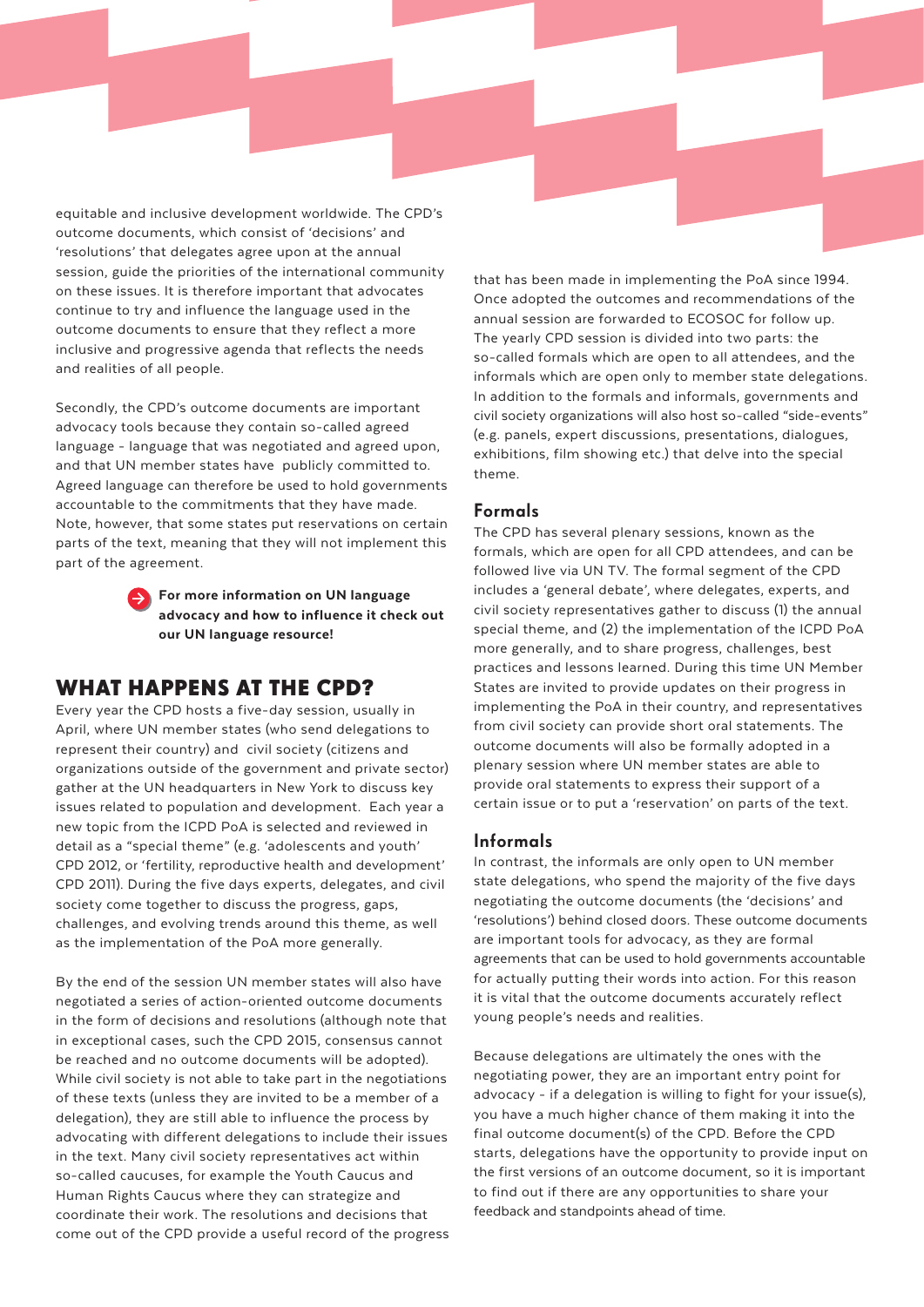

### WHY IS IT IMPORTANT FOR YOUNG PEOPLE TO BE INVOLVED?

First and foremost, we young people have a fundamental right to co-decide on issues that concern us directly, as is guaranteed under articles 12 and 13 of the Convention on the Rights of the Child (CRC), and in the ICPD PoA itself. International agreements, such as those made at the CPD, have extremely important implications for the day-to-day realities of young people worldwide, in the sense that they (in theory at least) guide our government's priorities and policies. For these agreements to effectively address young people's key issues, it is essential that we are meaningfully involved in their design, implementation, and monitoring and evaluation; after all, no one understands the challenges young people face better than young people themselves!

Furthermore, the ICPD PoA has quite a strong focus on SRHR and young people's sexual and reproductive health and is, therefore, an important space to advocate for more progressive language and stronger implementation at the national level. However, in spite of this young people's SRHR continues to be a highly controversial topic at the CPD. Young people are more often discussed in terms of population trends, like the 'youth bulge' or 'youth dividend' (the phenomenon whereby young people make up almost half of the world's population). While this topic can serve as a useful entry point for advocacy, it is important to emphasize that we need to meaningfully involve young people because it is our human right, and not just because there are so many of us!

"Youth should be actively involved in the planning, implementation and evaluation of development activities that have a direct impact on their daily lives. This is especially important with respect to information, education and communication activities and services concerning reproductive and sexual health, including the prevention of early pregnancies, sex education and the prevention of HIV/AIDS and other sexually transmitted diseases."

### ICPD PoA, 1994

Finally, young people's exclusion from these key decision making spaces means that our leaders (often) prioritize their own beliefs and political gains above representing the needs and realities of young people back home. For this reason it is more important than ever that a diverse and international group of young people are enabled to become meaningfully involved in UN processes like the CPD. Below you can find some ways for you to start advocating for your issues at the CPD - be sure to also check out our other advocacy resources at choiceforyouth.org!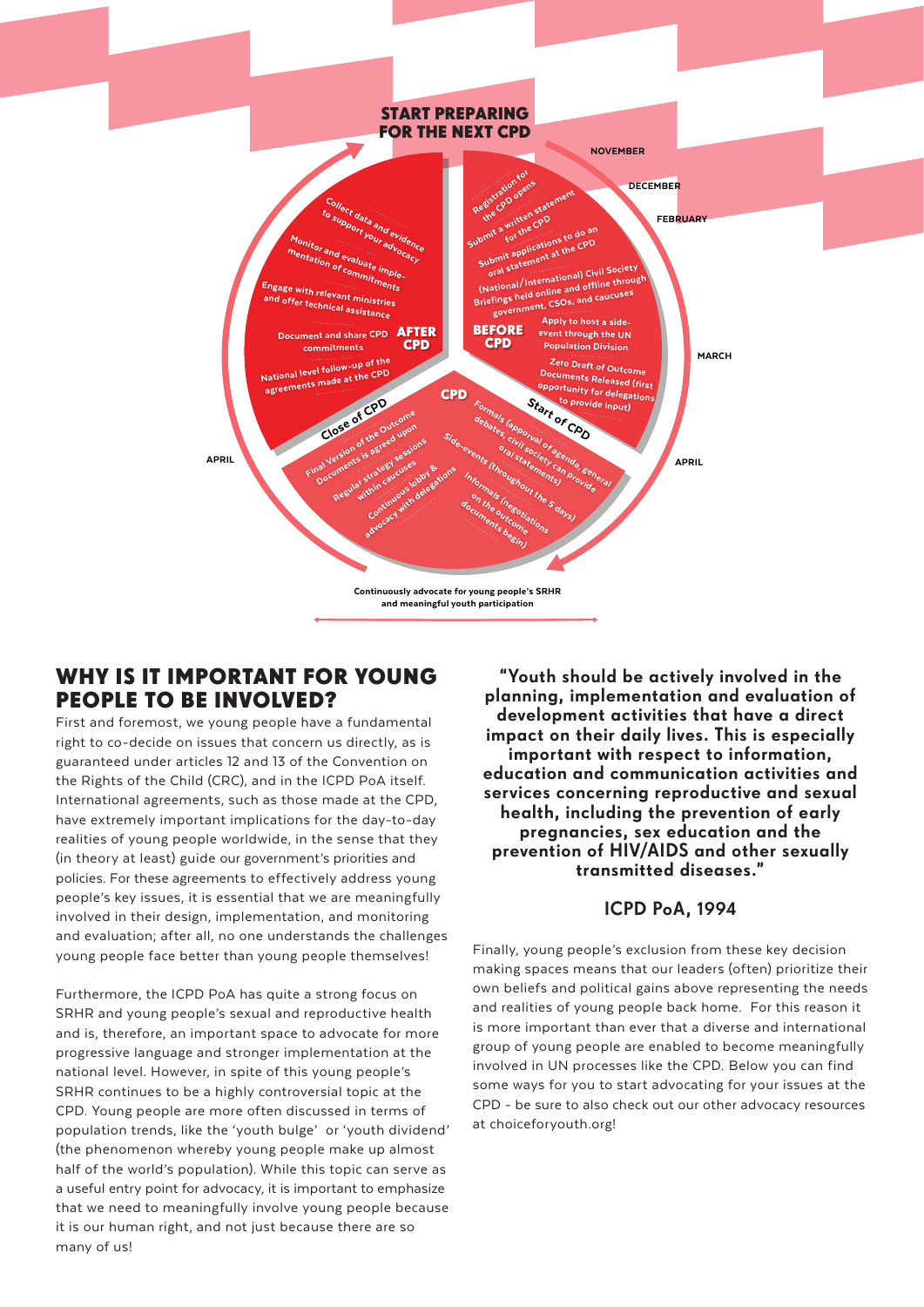## HOW CAN I GET INVOLVED?

### The Top Five things you can do!

- Collect evidence on the special theme, and the ICPD PoA in general, and how they affect young people (e.g. create factsheets, reports, campaigns), and distribute this widely amongst the general population, relevant ministries, youth advocates, delegates etc.
- $\boldsymbol{O}$ Advocate for the meaningful consultation and inclusion of young people at the CPD (including their participation in delegations)
- Advocate with delegations to include your issues and proposed language in the outcome documents of the CPD (for more information on how to do UN language advocacy please see our other UN resources and tools at choiceforyouth.org!)
- Document and share the commitments made at the CPD as widely as possible to increase national awareness and commitment
- $\bullet$ Engage with your government and offer support to help implement the agreements, and monitor and evaluate their progress (e.g. by tracking policies and budget spending, but also by holding focus group discussions and interviews with young people to measure the impact)

### NOT GOING TO THE CPD? YOU CAN STILL BE INVOLVED!

Even if you are unable to physically go to New York you can still play an important part in ensuring young people's voices are heard at the CPD. To begin with, you can play an active role in the preparations:

- if your government or national Civil Society  $\bullet$ Organizations (CSOs) host them, you can attend the civil society briefings and rally up support for key youth issues;
- create factsheets and reports which can be  $\bullet$ shared widely amongst CSOs, youth advocates, delegates and your government;
- $\bullet$ meet with your delegation and advocate for young people's issues and for their meaningful participation in the process (for example, through the meaningful consultation of young people ahead of the Commission, and by having a youth civil society representative on the delegation).

While the CPD is taking place you can follow developments online (through listservs, email groups, WhatsApp, UN TV etc.), and support the advocates who are there on the ground:

- by providing them with text suggestions, and data and evidence;
- by continuing to lobby with your government and the relevant ministries to steer your delegation in the right direction;
- if your government is unresponsive, you can also try to use the media and the general public to apply greater pressure on your delegation to support your issues.

You can also play an important role in the follow-up and implementation of the commitments made at the CPD:

- $\boldsymbol{\Omega}$ by creating youth-friendly factsheets for the media, general public, and for relevant ministries explaining what your government has agreed to and what this means for the national context;
- by engaging with your government and offer the  $\bullet$ relevant ministries technical assistance and support in implementing the agreements, for example, by advocating for them to meaningfully consult the young people who would be impacted by them;
- by monitoring and evaluating the implementation of these commitments;
- $\bullet$ and of course you can also work on implementing these agreements yourself!